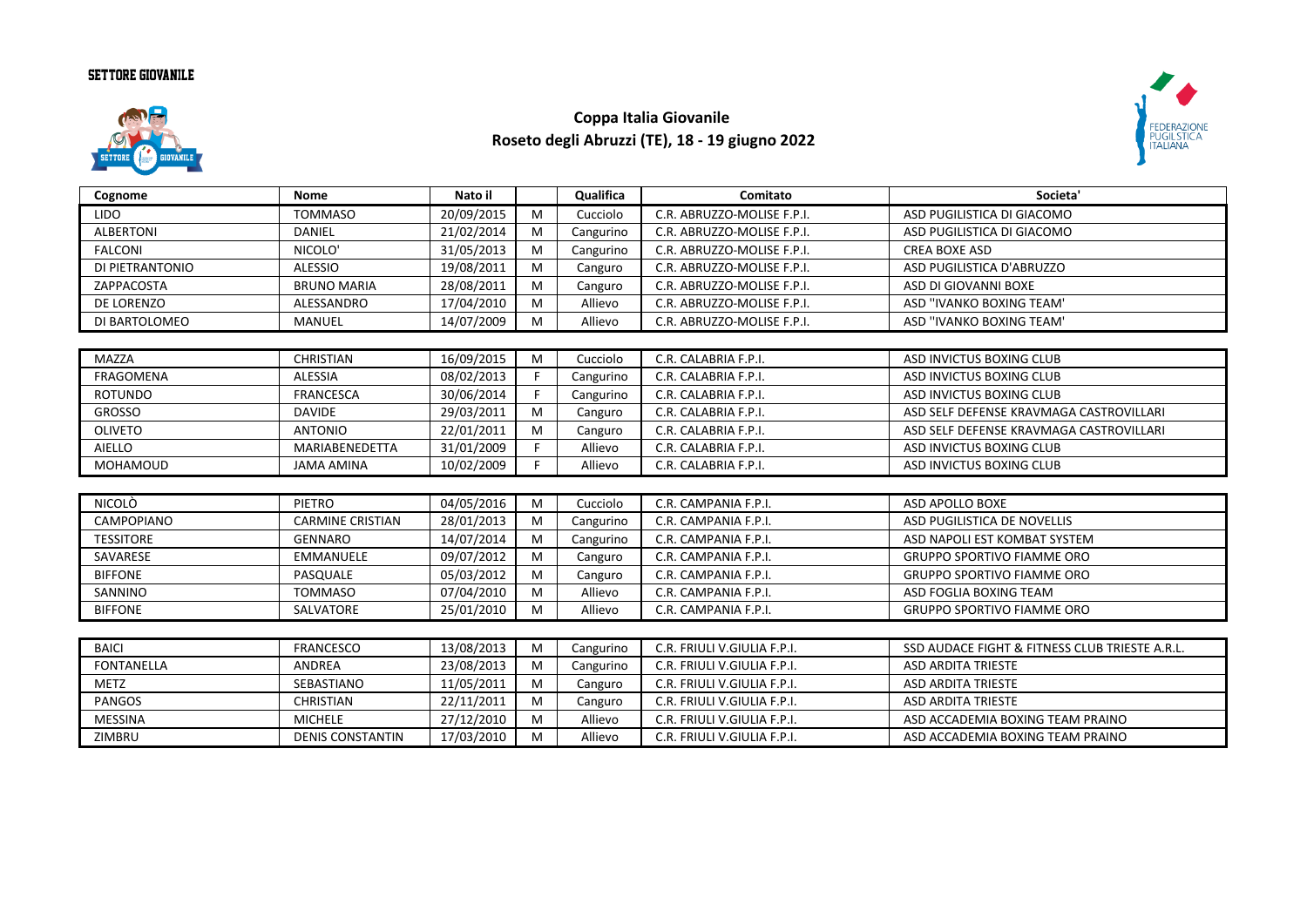| <b>FIORINI</b>    | <b>DAMIANO</b>       | 11/08/2013 | M  | Cangurino | C.R. LAZIO F.P.I.                  | ASD GIM BOXE SETTEVILLE NORD                   |
|-------------------|----------------------|------------|----|-----------|------------------------------------|------------------------------------------------|
| <b>RONDINA</b>    | SAMUEL               | 18/10/2013 | М  | Cangurino | C.R. LAZIO F.P.I.                  | ASD GIM BOXE SETTEVILLE NORD                   |
| ANGELINI          | KARIM                | 08/08/2011 | M  | Canguro   | C.R. LAZIO F.P.I.                  | SSD SPORTING FILIPPELLA BOXE SETTEVILLE A.R.L. |
| <b>BASSO</b>      | <b>BRUNO EMANUEL</b> | 16/04/2012 | M  | Canguro   | C.R. LAZIO F.P.I.                  | ASD BOXE LATINA                                |
| PAPA              | <b>RICCARDO</b>      | 23/06/2009 | M  | Allievo   | C.R. LAZIO F.P.I.                  | ASD BOXE LATINA                                |
| <b>TURRIN</b>     | <b>AURORA</b>        | 10/09/2010 | F. | Allievo   | C.R. LAZIO F.P.I.                  | ASD BOXE LATINA                                |
|                   |                      |            |    |           |                                    |                                                |
| <b>BRUNO</b>      | <b>MICHELE</b>       | 01/03/2015 | M  | Cucciolo  | C.R. LIGURIA F.P.I.                | TEAM MOSCHITTA ASD                             |
| HORSHYNSKYY       | <b>BOGDAN</b>        | 01/03/2011 | M  | Canguro   | C.R. LIGURIA F.P.I.                | ASD CELANO BOXE GENOVA                         |
| <b>MARCECA</b>    | <b>DIEGO</b>         | 29/08/2011 | M  | Canguro   | C.R. LIGURIA F.P.I.                | ASD CELANO BOXE GENOVA                         |
|                   |                      |            |    |           |                                    |                                                |
| <b>MISTERIOSO</b> | <b>DIEGO</b>         | 18/04/2015 | M  | Cucciolo  | C.R. LOMBARDIA F.P.I.              | <b>ASD SEGRATE BOXE</b>                        |
| <b>GIORDANO</b>   | <b>GAETANO</b>       | 13/06/2014 | M  | Cangurino | C.R. LOMBARDIA F.P.I.              | <b>ASD SEGRATE BOXE</b>                        |
| <b>IELO</b>       | <b>SANTO SAMUELE</b> | 06/03/2014 | М  | Cangurino | C.R. LOMBARDIA F.P.I.              | ASD SEGRATE BOXE                               |
| FREZZA            | <b>MARTINA</b>       | 08/02/2012 | F  | Canguro   | C.R. LOMBARDIA F.P.I.              | ASD BOXE PAVIA                                 |
| <b>ZUCCHETTI</b>  | <b>EVA</b>           | 13/04/2012 | F. | Canguro   | C.R. LOMBARDIA F.P.I.              | ASD BOXE PAVIA                                 |
| <b>MUCCHETTI</b>  | <b>MATILDE</b>       | 21/09/2010 | F. | Allievo   | C.R. LOMBARDIA F.P.I.              | <b>ASD SEGRATE BOXE</b>                        |
| <b>PEPE</b>       | <b>STEFANO</b>       | 18/02/2010 | M  | Allievo   | C.R. LOMBARDIA F.P.I.              | ASD SEGRATE BOXE                               |
|                   |                      |            |    |           |                                    |                                                |
| SALVI             | <b>DALMA</b>         | 27/10/2015 | F. | Cucciolo  | C.R. MARCHE F.P.I.                 | ASD ACCADEMIA PUGILISTICA 1923                 |
| <b>DI LAORA</b>   | <b>LUCA</b>          | 06/08/2013 | M  | Cangurino | C.R. MARCHE F.P.I.                 | ASD PUGILISTICA FERETRANA                      |
| SALVI             | <b>FRANCESCO</b>     | 11/04/2013 | M  | Cangurino | C.R. MARCHE F.P.I.                 | ASD ACCADEMIA PUGILISTICA 1923                 |
| <b>BENHASSAN</b>  | NASROALLAH           | 26/06/2011 | M  | Canguro   | C.R. MARCHE F.P.I.                 | ASD ACCADEMIA PUGILISTICA 1923                 |
| POLLICELLI        | <b>GIULIO</b>        | 28/02/2011 | M  | Canguro   | C.R. MARCHE F.P.I.                 | ASD ACCADEMIA PUGILISTICA 1923                 |
| LIANG             | <b>ERIC</b>          | 02/04/2010 | M  | Allievo   | C.R. MARCHE F.P.I.                 | ASD ACCADEMIA PUGILISTICA 1923                 |
| <b>MALATESTA</b>  | ANDREA               | 19/06/2009 | M  | Allievo   | C.R. MARCHE F.P.I.                 | ASD ACCADEMIA PUGILISTICA 1923                 |
|                   |                      |            |    |           |                                    |                                                |
| <b>GAMARRA</b>    | RODRIGUEZ NATHAN     | 26/02/2016 | M  | Cucciolo  | C.R. PIEMONTE-VALLE D'AOSTA F.P.I. | ASD PUGILISTICA BIELLA BOXE                    |
| <b>VIRTON</b>     | <b>ALESSIO</b>       | 15/04/2013 | M  | Cangurino | C.R. PIEMONTE-VALLE D'AOSTA F.P.I. | <b>ASD BOXE GALLIATE</b>                       |
| GREGUOLDO         | MICHELE              | 14/06/2013 | M  | Cangurino | C.R. PIEMONTE-VALLE D'AOSTA F.P.I. | ASD SKULL BOXE CANAVESANA                      |
| CORIGLIANO        | LORENZO              | 25/11/2012 | M  | Canguro   | C.R. PIEMONTE-VALLE D'AOSTA F.P.I. | ASD VALENZANA 'PIETRO BALDINI'                 |
| ZUZA              | <b>KEVIN</b>         | 06/10/2011 | M  | Canguro   | C.R. PIEMONTE-VALLE D'AOSTA F.P.I. | ASD BOXE CHIVASSO                              |
| LAMPIS            | <b>REBECCA</b>       | 06/04/2009 | F  | Allievo   | C.R. PIEMONTE-VALLE D'AOSTA F.P.I. | ASD BOXE CHIVASSO                              |
| <b>FRONGIA</b>    | ALESSANDRO           | 25/05/2009 | M  | Allievo   | C.R. PIEMONTE-VALLE D'AOSTA F.P.I. | ASD BOXE GALLIATE                              |
|                   |                      |            |    |           |                                    |                                                |
| <b>RUSSO</b>      | <b>MATTIA</b>        | 26/07/2015 | M  | Cucciolo  | C.R. PUGLIA-BASILICATA F.P.I.      | ASD BOXE DI PALO                               |
| FRANCESE          | ALESSANDRO SABINO    | 01/10/2013 | M  | Cangurino | C.R. PUGLIA-BASILICATA F.P.I.      | ASD BOXE DI PALO                               |
| <b>STOICA</b>     | <b>DAVID</b>         | 03/08/2013 | M  | Cangurino | C.R. PUGLIA-BASILICATA F.P.I.      | ASD BOXE DI PALO                               |
| CAVALIERE         | <b>MELISSA</b>       | 03/01/2011 | F. | Canguro   | C.R. PUGLIA-BASILICATA F.P.I.      | ASD ACCADEMIA PUG. LUCIANO BRUNO               |
| POMPA             | <b>FRANCESCA PIA</b> | 31/01/2011 | F. | Canguro   | C.R. PUGLIA-BASILICATA F.P.I.      | ASD ACCADEMIA PUG. LUCIANO BRUNO               |
| DE MITRI          | <b>MARCO</b>         | 19/01/2009 | M  | Allievo   | C.R. PUGLIA-BASILICATA F.P.I.      | ASD QUERO - CHILOIRO                           |
| ZIZZARO           | ALESSANDRO           | 05/03/2009 | M  | Allievo   | C.R. PUGLIA-BASILICATA F.P.I.      | ASD QUERO - CHILOIRO                           |